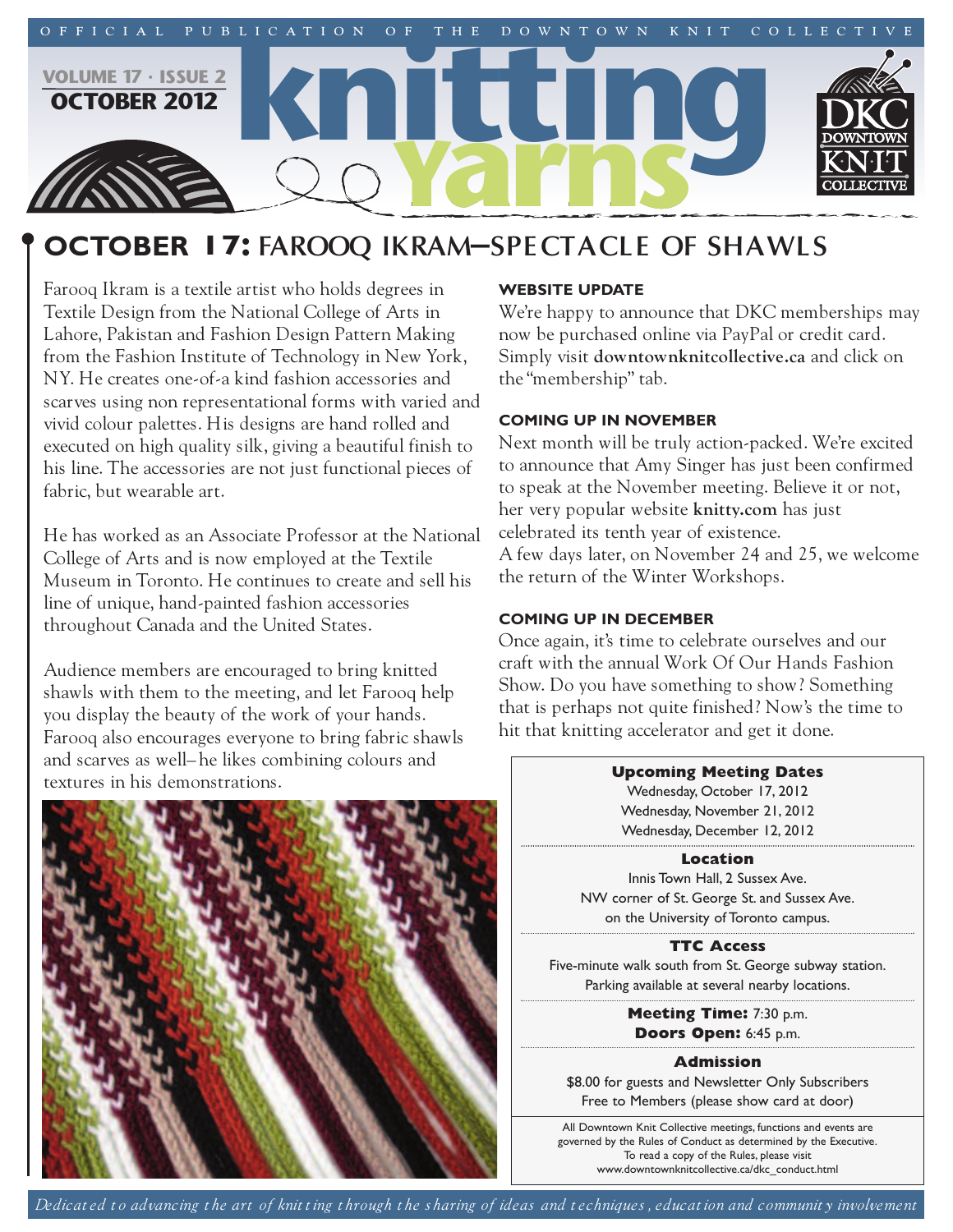# **highlights of the september 2012 meeting** by Heather Brady

President Carole Adams welcomed approximately 130 knitters back to the first meeting of the 2012-2013 season. The tables from Dye-Version and Indigodragonfly generated a great amount of interest before and after the meeting.

### **Announcements**

There's a **new yarn store** in town! EweKnit, a yarn store and café, has recently opened in Mirvish Village and can be found at 585 Markham St., just south of Bloor & Bathurst. Owner Claudia is pleased to offer DKC members a 10% discount. Visit eweknit.ca for contact info, inventory and hours.

This year's **Bus Trip** will be held on October 27. The first stop is Shelridge Farm, the second is Camilla Valley Farms, and the lunch location is Mono Cliffs Inn, near the scenic Bruce Trail.

We're pleased to announce that **Winter Workshops** are back this year, and will be held on November 24 and 25.

**Pucks n' Purls** was such a huge success last year, we're happy to announce that it will be returning on February 9, 2013. It's sure to be a ton of fun.

Planning for the 2013 **Knitter's Frolic** is already well underway, and knitter and author Ann Budd has been confirmed as our keynote instructor. Save the date! It's slated for April 27 and 28, 2013.

## **Show and Tell**

Trish Denhoed created a very cool shrug using bamboo yarn she bought from Dye-Version during their last visit to the DKC. The unique loop construction allows it to be worn upside down or right side up.

Louise Singer showed a beautiful and intricate Icelandic sweater made just a few days after shoulder surgery, with her doctor's blessing. There were a lot of forbidden activities, but knitting was ok.

Elena Boulatov had another epic project to share: an enormous white lacy shawl that was (in her words) almost a bedspread. She had no time for blocking– it was going straight into the mail after the meeting.

Cristina Simionovici showed the last

project of what she called "The Summer of Hempathy", a stunning grey and taupe garter stitch kimono that was almost kneelength.

#### **Raffle**

*Noro Knits* was won by Victoria Warner. A skein of Willow St. silk was won by Dawn Juruc. A'Namaste' project bag was won by Diane

Martin.

## **Guest Speakers** jane edmondson (dye-version)

For the September meeting, we were happy to change things up a bit by welcoming two "indie" yarn companies to our traditional new yarn kickoff meeting, and it was clear that the audience approved.

The first speaker was Jane Edmondson of Dye-Version. The company is a sister act featuring Jane on dyes and Anne on the books. They started out as a fabric outfit, but Anne (an avid knitter) suggested they try some hand-dyed yarns. They still do fabric, but yarn has become the primary focus of the business.

Jane (doing her first PowerPoint presentation ever) said it's been an insane year for Dye-Version. They've been doing lots of experiments with different fibres and colourways, many of them launched at the Frolic in April. 2600 bare skeins were delivered between June and August, and they have somehow managed to dye them all. Rich, saturated colours and deep tones seem to be what it's all about this knitting season.

Merlin is a new Blue-Faced Leicester sock yarn, and colourways include Morgan Le Fay, Princess, Chimney Sweep (definitely a "boyfriend colour"), La Fée Verte, Blue Jay, and a stunning hot pink and black cherry combination called Vampire's Kiss that completely sold out at the KW Knitter's Fair. A grey, black and dark purple called Lestat has also proven very popular. Vampires are very big this year.

Jane then gave us a sneak peek into the new yarns they're working on for next year. She says as a yarn company, they are inundated with samples from yarn mills they've never heard of– some are great,

some are not so great. This year they've discovered some real winners, including Mohair Sparkle Lace. This luxurious laceweight blend features a combination of brushed mohair, silk and just a touch of glitter. It will be ready to launch by Frolic time next spring.

#### kim mcbrien (indigodragonfly)

Indigodragonfly is a four-person team, consisting of Kim, her husband Ron and two "studio minions". Ron's job is to name the yarns, a task which he seems to take incredibly seriously.

Kim noted that the yarn names can really make you see colours in a whole new way. For example, she personally hates orange and yellow, but finds them irresistible with new names. It can result in what she calls a "creativity explosion."

New colourways include:

- •Finding Pneumothorax
- •Flavor Flav is Not a Time Lord: Discuss
- •Lord Chatterly's Divorce Attorney
- •Obviously I'm the Doppler Effect
- •The Importance of Being Kermit
- •Neurotical Disaster
- •Egregious Philbin
- •Cosby Sweater Repair Kit
- •20,000 Lawyers Under the Sea
- •Just One Stanley Cup In My Lifetime (in "blue, white and failure")
- •Rock Paper Scissors Liz ard Spock
- •Plumber's Butt: Release the Cracken!

So anyway, what else is new? Indigodragonfly is pleased to carry the work of craftspeople, including artisanal buttons made by a local potter (there may also be yarn bowls in the future). They've also started to carry a line of beautiful shawl pins from Maine.

Kim's patterns generally come in two versions, called Order and Chaos (detailed, line-by-line instructions vs. looser guidelines). Caulfield can be either a tank top or a cardigan. Shift and Loop are a multicoloured shawl and a button-up cowl. They've also brought out packages of contrasting mini-skeins ideal for modular or striped projects (including the Shift shawl) called Frütflies.

We'd like to thank Jane and Kim for sharing their time, insights and yarn!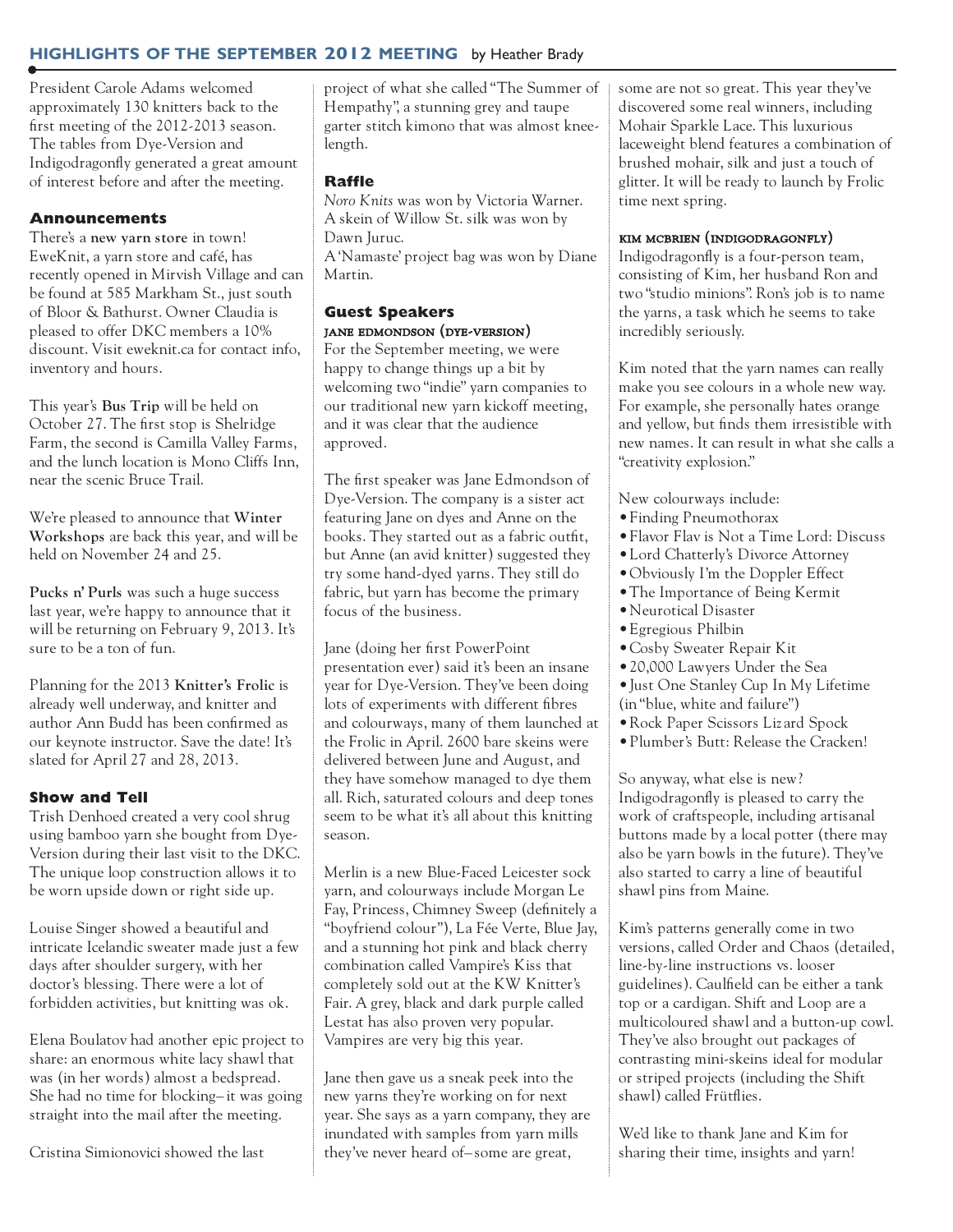On Sunday June 3, 2012, eight members of the DKC gathered at the Officer's Mess at Canadian Forces College on Yonge Boulevard to discuss volunteer opportunities and program planning for the guild. This report distills the spirited conversation that ensued and the many thoughtful, creative suggestions on both topics. As outlined in the report, the DKC executive has initiated action on some of these suggestions, and has others under active consideration.

### **Volunteerism at the DKC**

It was noted that calls for volunteers are not always well understood due to lack of specifics. Potential volunteers need to hear a clear message, including the skills required and the estimated time commitment. Better-targeted messages could yield better results.

It was suggested that a questionnaire be added to the membership form to gather the demographics about the guild members, how many years they have been knitting, where they get their yarn information, and more targeted questions about willingness to volunteer. While a volunteer database would be useful, there is work to create and maintain it. Other more informal methods of collecting information were suggested. The executive is looking at formal and informal data collection and has created a questionnaire for members.

It was suggested that one or more member volunteers be responsible for identifying new people at meetings, and engage them in conversation. The purpose would be to make them feel welcome, introduce them to other members and to discover their interests and willingness to participate in the guild.

Many organiz ations that rely on volunteers have a mature volunteer recognition program. They understand the importance to volunteers that their work is appreciated by the group. DKC volunteers could be recogniz ed in many ways– from a special "Appreciation Night" as part of a DKC meeting to more tangible rewards. The executive has suggested that the topic for the next Focus Group this fall be "Developing a Volunteer Recognition Program". The executive is also looking at how it could incorporate two other suggestions: partnering inexperienced volunteers with someone more experienced so they can be mentored in the new activity, and creating a feedback loop from volunteers so we can learn from their experiences.

#### **Program Planning and Meeting Structure**

Keep announcements short and factual. It was suggested that announcements be moved to the end of the meeting then posted on the website for members who left early or could not attend the meeting."Show and Tell" is inspirational and enjoyable. This should be moved to the beginning of the meeting. To keep the pace of the meeting sharp and crisp, people with "Show and Tell" items should line up at the edge of the podium area so no time is lost reaching the front of the auditorium. This would also permit more items to be shown.

An annual, short business meeting should be part of a meeting. The agenda and background information should be predistributed so that all members present can participate fully. Participants saw the current meeting model as static, changing little over the years. They suggested that the membership look at developing a dynamic, adaptable model that will embrace change and aim for regeneration, perhaps with a "Master of Ceremonies" or moderator to chair the meeting and move the topics along. It was suggested that there be a two year plan for upcoming meetings and events to ensure the availability of speakers that are in high demand and cannot be invited on short notice.

The group endorsed having several high profile speakers per year. They believed that with a well-marketed event, many knitters would flock to the meeting. Suggestions for high profile speakers included Stephen West, Veronik Avery, Tannis, Annie Modesitt and Amy Singer. Suggested meeting topics included: how to write a pattern for publishing, a demonstration on how to upload patterns on Ravelry, Ravelry special features (e.g. Library), how to use the right yarns for the right project. Create a volunteer working group to help with the meeting planning and with gathering suggestions for interesting speakers and topics. This could be part of succession planning for the role of Programme Coordinator.

There was concern that the history of the guild will be lost. Several suggestions were made: do a piece on a different founder at each meeting, and invite the founder to that meeting; capture all the speakers that the guild has had over the years; and, write a history of the guild, perhaps to be housed on the website. Some of these suggestions are already being actively worked on. Cristina Simionovici has planned this year's meetings with the assistance of a working group. Speakers for all but the June 2013 meeting are confirmed and posted on Ravelry. Focussing on "Local Talent" this year, Amy Singer, Glenna C, Michelle Porter, Robin Hunter and Janelle Martin are all scheduled to share their talents with us. Janelle will help us maximiz e our use of Ravelry. Denise Powell is heading up a group to collect information and write a history of the guild.

There were a number of other interesting and provocative suggestions including:

- •Create a strong relationship with local yarn stores, positioning the DKC as the "knitting portal" to the city.
- •Build a partnership with the Fashion schools in Toronto, offering free memberships for future young designers interested in knitted garments.
- •Ask members if they want to continue the heavy emphasis on cancer fund raising.
- •Strike a nominating committee each year to solicit members willing to run for executive positions. The term of office for executive members should become more formaliz ed, and the roles and responsibilities clearly defined. Perhaps each position should be held for a two-year term and with a limit of three consecutive terms.
- •Investigate other options for a friendlier location that will encourage the social aspects of the meetings.